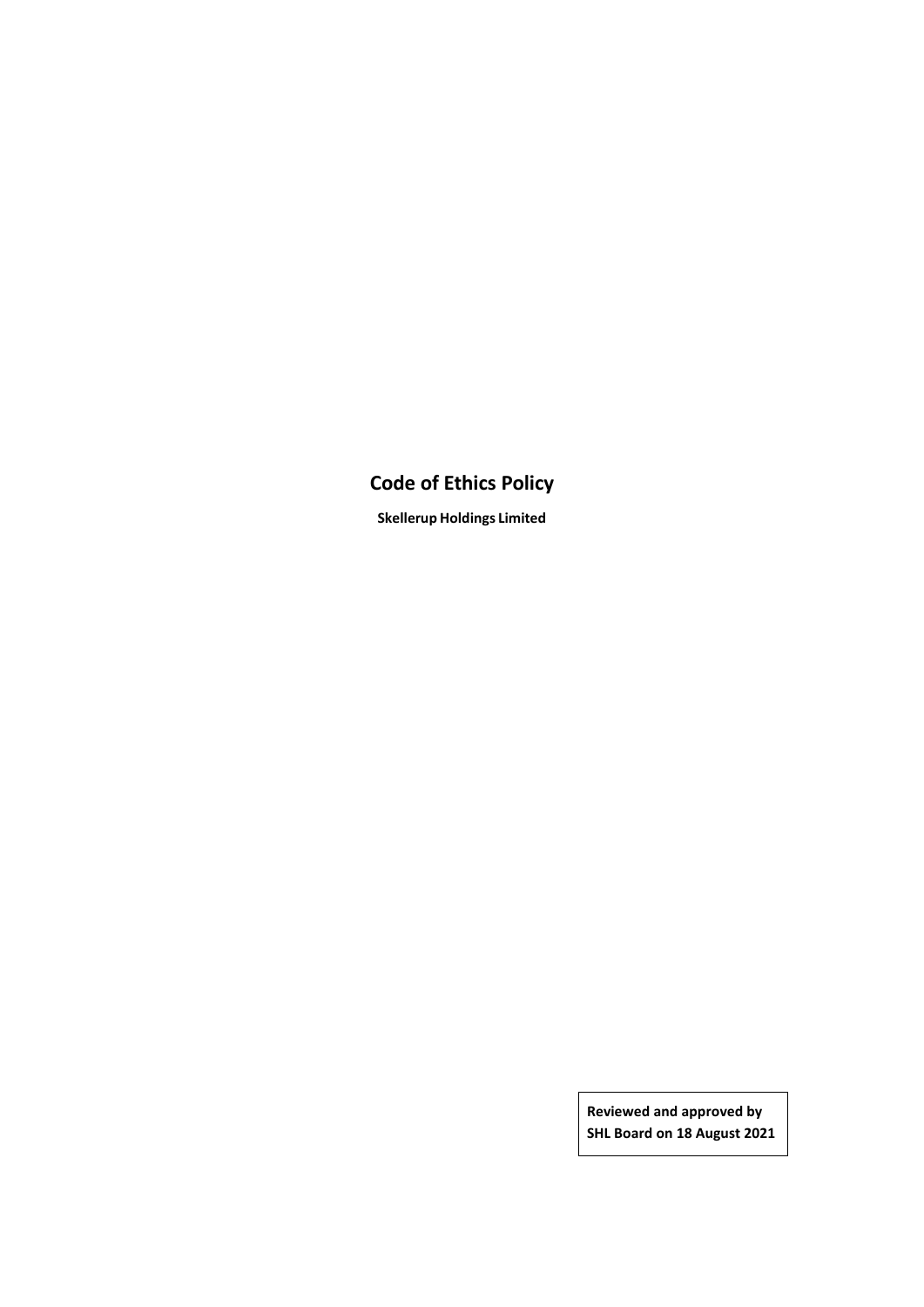## **Policy Purpose**

To provide a framework of ethical standards by which Directors and all personnel of the Company are expected to conduct themselves.

#### **Policy Scope**

The Code outlines the Company's expectations for all Company personnel in professional behaviour, and includes consideration of conflicts of interest, code of conduct, confidentiality, personal information, corporate opportunity, gifts and use of the Company's assets and information policies.

#### **Definitions**

| Term              | <b>Definition</b>                                                                                                 |
|-------------------|-------------------------------------------------------------------------------------------------------------------|
| Company           | Skellerup Holdings Limited (SHL) and its subsidiary companies together or<br>individually as the context implies. |
|                   |                                                                                                                   |
| Company Personnel | A Director or employee of SHL and/or its subsidiaries.                                                            |
| CEO               | Chief Executive Officer of the Skellerup Group.                                                                   |
| <b>CFO</b>        | Chief Financial Officer of the Skellerup Group.                                                                   |
| Assets            | Assets include property of the Company, telephones, systems, information,<br>networks and intellectual property.  |

#### **Conflict of Interest**

A conflict of interest occurs when an individual's interests interfere or appear to interfere with the interests of the Company or compromise the performance of his/her duties as an employee.

Interests which interfere or appear to interfere with the interests of the Company include supporting a political party or organisation other than in a personal capacity and being directly or indirectly interested or concerned in any other business that competes with the Company.

Company Personnel are required to inform their managers as soon as the conflict of interest occurs, or an appreciable risk of a conflict of interest arises.

Company Directors are required to disclose all relationships they have with the Company, and all other business interests to the Board as soon as such an interest occurs, or there is an appreciable risk of such a conflict occurring. These interests will be held in an Interests Register, maintained by the CFO, and reviewed by the Board at least annually.

## **Use of Assets and Information**

Company Personnel have a duty to protect the Company's assets from loss, damage, misuse, waste and theft.

Company Personnel are expected to use the Company's assets and information for the lawful business of the Company only, and to create and retain information and communications only as required for business needs or in accordance with legal obligations and any policy.

Any patent, design, copyright, intellectual property, or proprietary interest developed by Company Personnel in the course of their duties to the Company, remains the property of the Company.

Company Personnel will act, at all times, in accordance with the Financial Products Trading Policy and Guidelines.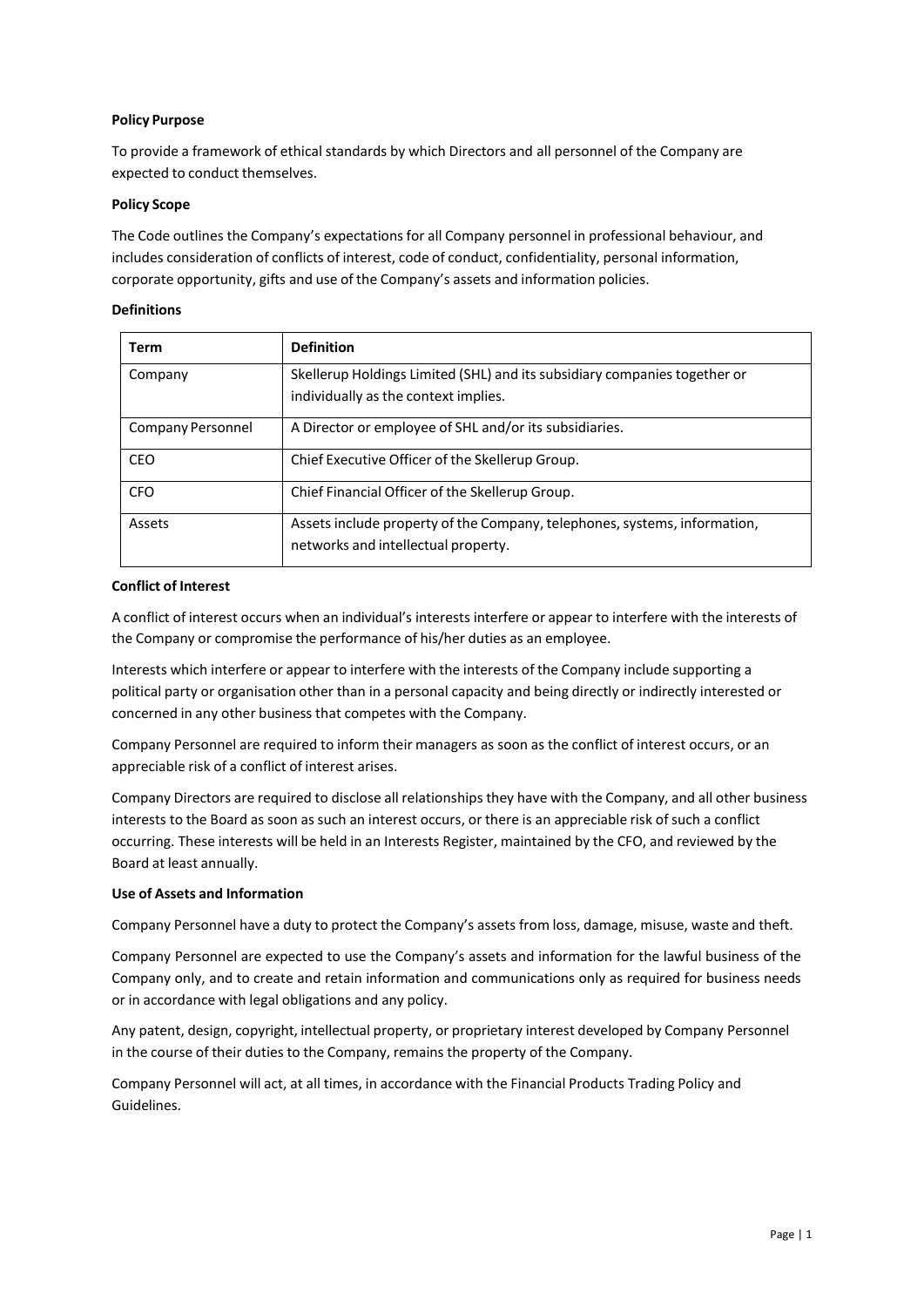# **Compliance**

Company Personnel are expected to familiarise themselves with, and comply with, all policies, laws and regulations as applicable to the business; to undertake training on legal obligations and policies as required by management from time to time; and to comply with all statutory and internal disclosure requirements as necessary and advised from time to time by the Company.

#### **Conduct**

Company Personnel are expected to:

- act in good faith, with care and diligence, in the best interests of the Company;
- act with honesty and integrity;
- ensure that any personal opinions expressed are clearly identified as their own and are not represented to be the views of the Company;
- use reasonable endeavours, to the best of their ability, to ensure that the Company's records and documents, including financial reports, are true, correct and conform to the Company's reporting standards and internal controls; and
- abide by the laws and regulations of New Zealand and all other countries in which the Company operates.

Company Personnel will provide the management and the Board with information ofsufficient content, quality and timeliness for management and the Board to effectively discharge their duties.

Company Personnel will fully co-operate with the auditors of the Company and will not mislead or conceal any relevant information from those auditors.

Company Personnel must not enter into transactions or make promises on behalf of the Company, without appropriate authorisation, or which the Company does not intend, or is unlikely to be able, to honour.

## **Competition**

The Company and its subsidiaries are committed to fair and healthy competition. In our dealings with third parties, we will compete fairly and will not breach competition or anti-trust laws.

Company personnel will not:

- agree prices, discounts or other matters relating to price with our competitors;
- share any information with competitors about our bids or pricing in relation to procurement activities; and
- Instruct our customers or distributors on the price at which they must resell our products.

#### **DelegatedAuthority**

Overall responsibility forsuperintending the management and conduct of the Company rests legally with the Company's Board of Directors. The Company's Board of Directors delegate certain matters to the CEO, on the basis of and subject to reporting to and monitoring by periodic (and usually monthly) meetings of the Directors. The CEO in turn delegates to other levels of management certain rights to make operational and financial decisions within defined limits.

Company Personnel will:

- only act within the delegated authority framework and any authority that may be specifically given to them as a delegated authority holder; and
- ask their manager if they are uncertain as to their level of delegated authority.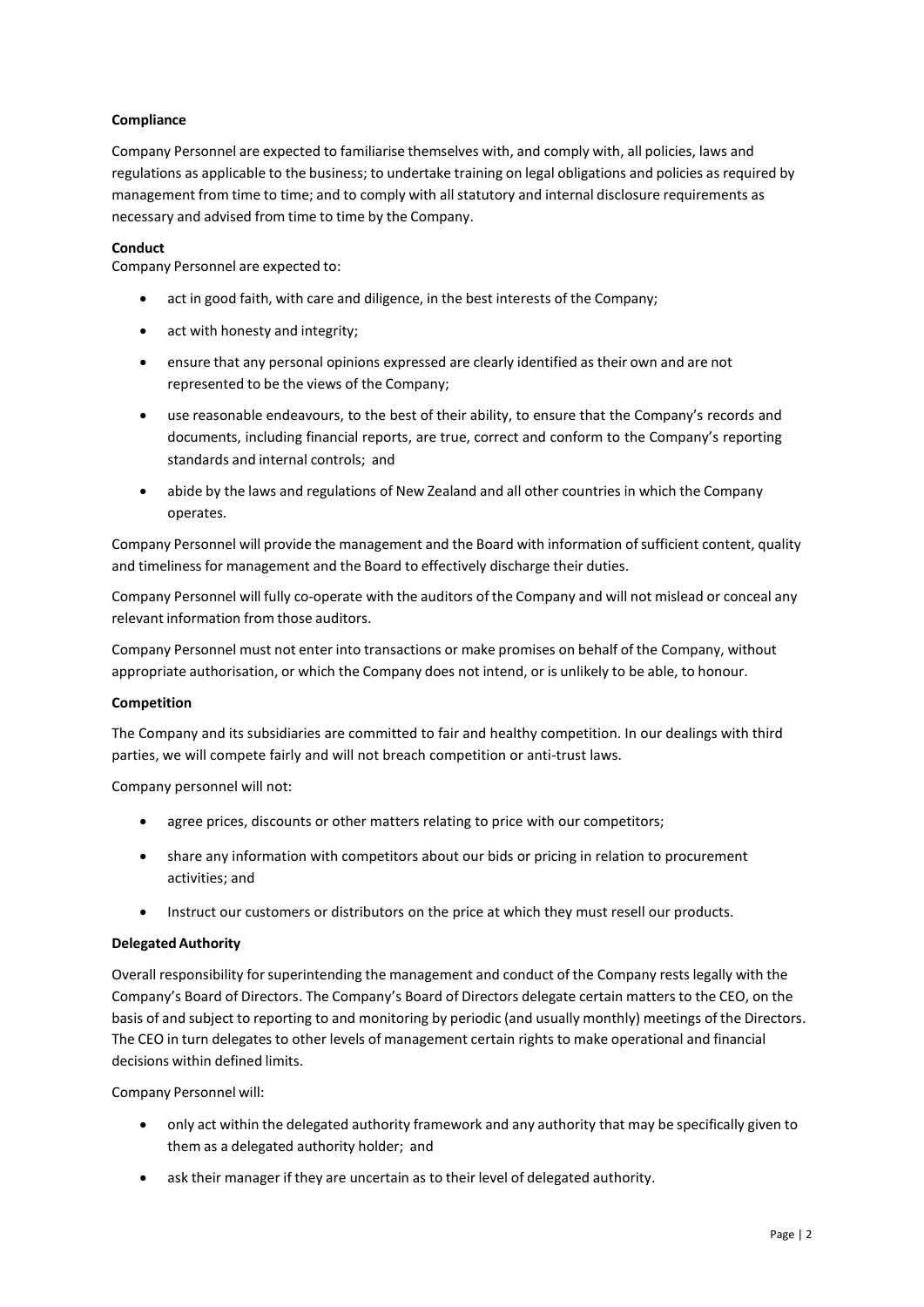# **Confidentiality**

All Company information is to be kept confidential. Company Personnel will maintain and protect the confidentiality of information entrusted to the Company and not disclose to any party except where disclosure is allowed or required by law and will otherwise comply with their contractual obligations of confidentiality as provided for in any relevant employment agreement or other terms of engagement.

All Company information will be returned to the Company upon cessation of employment, or end of term of Directorship.

## **Personal Information**

There are Privacy laws in place providing protection against the unauthorised use of personal information about individuals, for example, our customers, suppliers and other employees. In collecting personal information, there are certain requirements that you must comply with, for example:

- a) in most circumstances, we are not entitled to use or disclose any personal information about another person unless we have been authorised to by the person concerned and
- b) we are under an obligation to keep all personal information we have up to date.

## **CorporateOpportunities**

Company Personnel are expected to advance the Company's interests when the opportunity arises, and will not use Company information, assets or property for personal, or family gain, or compete with the Company. In particular, Company Personnel will not:

- take for themselves any opportunity discovered through the use of the Company's property, information or position;
- trade in shares, or any other kind of property, based on information that comes from their roles for the Company if that information has not been reported publicly.

## **Acceptance of Gifts**

Company Personnel will not accept gifts or personal benefits of any value from external parties if it may be perceived that it could compromise or influence any Company decision. Company Personnel will not accept gifts from any party tendering, or about to tender, for business with the Company.

Company Personnel will not accept bribes in any form from any party.

"Gifts" and "personal benefits" can include but are not limited to accommodation, goods,services, discounts, and special terms on loans.

## **Offering of Gifts**

Company Personnel will not offer any improper inducement to any party.

As a general guide, any gift, bribe, reward or benefit that provides a personal gain with the intention to influence a favourable decision would be considered an improper inducement.

## **Reporting**

If any Company Personnel has questions or concerns about an ethical issue, or are unsure of what is acceptable, or becomes aware of a breach of a legal obligation or Company policy, they should contact their Business Unit Manager as soon as possible. If this is not appropriate, they should contact their Group General Manager, the CFO, the CEO, or the Chairman of the Board.

Protected disclosures, or "whistle-blowing", should be made in accordance with the Company's Whistleblower Policy.

The Company will stand behind any employee who, acting in good faith, reports a breach, serious problem or wrongdoing. The identity of the person making the report will be kept confidential where possible – there may be situations however where the proper investigation of the matter inadvertently identifies the reporter or